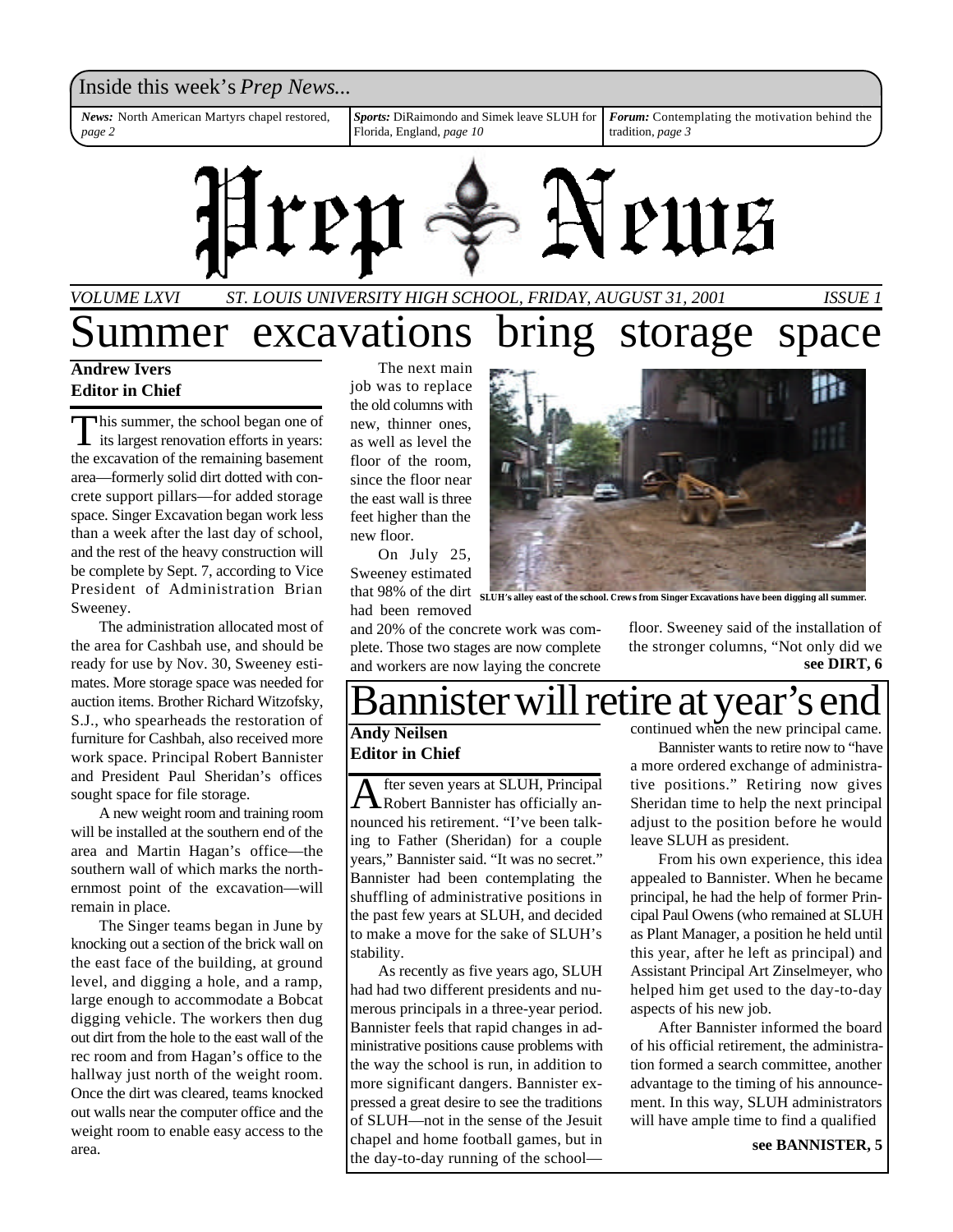## **2** August 31, 2001 Mueller leads North American Martyrs Chapel restoration after smoke and fire damage surance, had tried to dodge the costs of the

repairs, Vice President of Administration Brian Sweeny said that the company "never denied liability" for the fire.

After the crews removed the asbes-

### **Andy Neilsen Editor in Chief**

A fter flames and smoke damaged the<br>Jesuit chapel in last May's fire, resfter flames and smoke damaged the toration crews began to plan repairs for the extensive harm done to the chapel. After esti-

mating the cost of repairs due to fire and s m o k e damage at n e a r l y \$25,000, the chapel restoration crew discovered asbestos tile under the carpet. Not only did this

**The destruction of the façade after last May's fire.**

discovery tack on an addition \$75,000 to the repair bill, but it also complicated the cleanup procedure. SLUH began an extensive cleanup and restoration of the chapel, which now has yielded spectacular results after only three months of hard work.

J&S Company took care of the removal of the asbestos, completing the job in mid-June. However, because of the dangers associated with asbestos tile, crews could not begin the majority of repairs until the tile was removed. This delay set the crew back about two weeks, preventing the school from opening the chapel by the beginning of the school year.

Though SLUH administrators expressed initial concern about the cost, they will likely have to pay very little of the final figure. Sentry Security, the company who provided the guard who set the fire, assumed full insurance responsibility. Though there were some rumors that Sentry's insurance company, United In-

the repair and cleanup effort, which proved

tionally difficult task. Because the c h a p e l was completed and furnished in 1946, it is an understatement to say that some of the same materials

**The beautifully restored chapel panel by Julie Bugnitz**

are not available now. Mueller had to find new wallpaper for the out of print and damaged lower section of the chapel. Though this task may not sound difficult, the entire process of restoration carried a great seriousness. Understanding the beauty of the chapel before the fire, Mueller knew that he had to return the chapel to itsoriginal state.

Because the fire was started on the altar, the most extensive damage occured on the altar and the façade behind the altar. In 1946, the Father's Club donated the skillfully-carved altar to the chapel. The fire thoroughly charred the top of this 55 year-old altar, and Mueller had to find a qualified carpenter to reproduce the altar. Citing his philosophy for the chapel's restoration, Meuller said, "I had the feeling that we wanted to keep as much original as possible."

With this idea in mind, Mueller had carpenter Scott Hay reproduce only the top of the altar and cover the burned parts with cornering panels. Mueller also worked with Hay to clean the reliquaries in the chapel. These displays held the Jesuit relics found at SLUH three years ago.

Julie Bugnitz, art teacher Joan Bugnitz's sister, completed one of the most impressive jobs of restoration in the chapel. The fire completely destroyed the

> right-side panel of the façade behind the altar. The difficulty in making a new piece was not primarily cutting the stencil but r a t h e r matching the paint colors. The opposite side panel

**see FLAMING CHAPEL, 8** survived the fire unharmed, with the exception of smoke damage. In recreating the destroyed panel, Bugnitz tried to du-



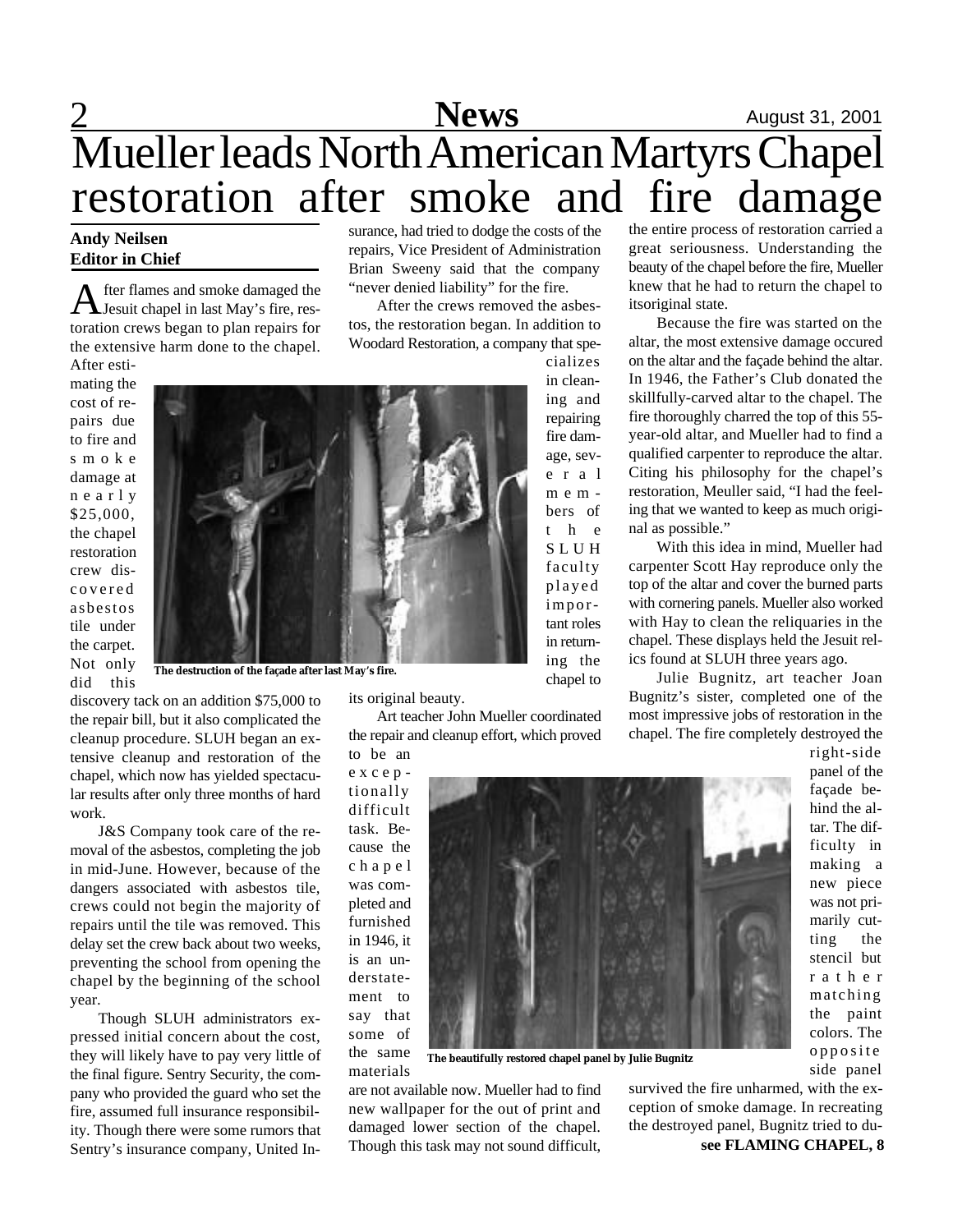## August 31, 2001 **Commercial Cydinion** 3 EDITORIAL **The motivation behind the tradition**

This week, each class attended its usual welcome-back meeting. On Tuesday, Dean of Students Eric Clark said to the senior class, "You say you love this school. Don't just talk the talk, walk the walk." One would think that most students, or at least most seniors, would say that they love the school. Yet, there was a greater crowd response when Clark cautioned not to, "try to trick the trickster" than when he tried to urge students to show their pride in the school by keeping it clean. It seemed that, for all the wisdom that Clark and others tried to convey to the new seniors, the students were more preoccupied with Clark's charm—the antics they recall from three years of similar meetings and three years of similar advice that they might have missed beneath his charismatic presentations.

It is apparent that many students here do not emulate the standards of thoughtful, conscientious people as much as they merely mimic the actions they loved when they were freshmen. Most of the values which upperclassmen hold dear were, most likely, cultivated at SLUH in their freshman year by their teachers and the ever-admirable seniors. Seniors today remember what they loved as freshmen and know what they want to cherish.

The only trouble is, as everyone here should know, that not all traditions are good. One may say these traditions were conceived so long ago and that they carry such tenure that their legitimacy should not be questioned. Yet weren't they developed, for the most part, by young men like us, with no great ulterior motives other than to better enjoy a social event, for example? Traditions at SLUH, only two or three years old in most students' minds, are held sacred too blindly. What some students view as a righteous upholding of all that has been good about this institution in the last eighty years is merely a means of achieving social satisfaction. The heart of this school should be selflessness, not such immediate gratification.

Two areas come to mind in the realm of student social

behavior: the daily homeroom climate and the exterior climate of the arenas and theatres which seperate the students from the building yet allow them to retain the school identity. Both situations yield an air of arrogance, which is present from the first freshman homeroom, institutionalized for the most part by seniors.

Whenever a mixer looms near, conversations about girls become more and more frequent and never more so than between seniors and freshmen. Although some students display a sincere respect for girls, many do not and feel no shame teaching freshmen to do the same attitude. The sexual haughtiness—a playful, yet dangerously realistic so-called ladies' man persona—only amplifies with time as students remember the sexual maturity of their seniors and try to attain it.. It seems that most seniors, forgetting how profoundly they affect their freshmen, also fail to realize the implications of these homeroom seminars in the outside world. With a mixer so close these upperclassmen should watch their words and freshmen should listen to such discussions cautiously.

Furthermore, during events of non-school-sponsored sports, when fans are expected to control themselves without facuilty intervention, they frequently shame the sportsmanship their players strive to uphold. At hockey games, for example, fans jeer and harrass opponent players with a tone that destroys the respect the players deserve, yet they hoist their own players, who have made the same commitment as their opponents.

Students need not look far for models of integrity as well as respect for tradition. Students say they love the school, yet how much of that is love of the social ambiance, sped by tradition, and how much of that is a passion for the Ignatian ideals of selfless service? The class of 2002, as well as the classes of 2003-'05, have the chance to reform, to reject the mindless following of a social tradition despite its charm, regardless of its implications, into a thoughtful following of a tradition of which all SLUH students, faculty, alumni, and family can be proud.

## LETTERS TO THE EDITOR **New STUCO staff kicks it off**

Dear fellow Jr. Bills,

Let me be the first to welcome you to your first Friday of the 2001-2002 year (if someone has already welcomed you, then let me be the second, or third, or whatever). We down here at STUCO have some big things in the works for you this year, and I hope that you are ready to have fun because, to be perfectly honest, we are ready to provide you with opportunities for fun. Tonight, for instance, is the Back to School Mixer. Anyone who has been to one can tell you how good it is, but you really should experience it firsthand (and remember to tell all your friends). Also, tonight is the Water Polo game against Parkway South.

So, go to both events and support your school. We are also going to have a pep rally for the K-Wood football game next Friday and don't even think about not coming to that, because we have an alien autopsy planned to take place on stage as well as a bearded woman, an abnormally large mouse exhibit, three turtle doves, a fat guy, and a rooster who can speak in Arabic. Also, shirts are on sale in the STUCO office and they are selling like water in the desert (Well, faster than that actually). Thanks homeboys and peace out for now,

Mike Lewis Part time dog trainer and full time Vice President

**Editors: Andrew Ivers, Andy Neilsen and Kevin Moore**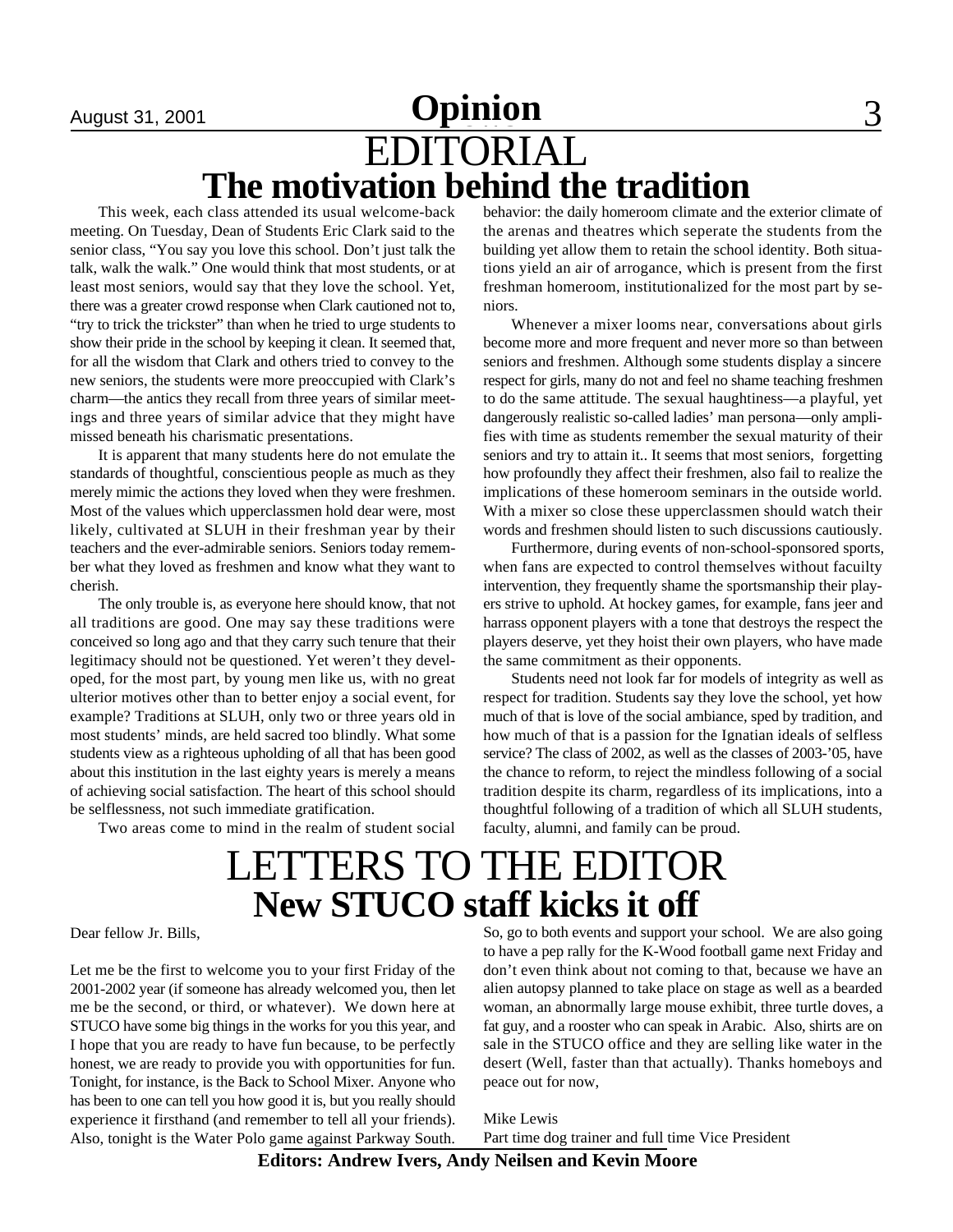

As the student-run newspaper of St. Louis University High School, the *Prep News* is a weekly publication which strives to inform the SLUH community about events and people primarily through the written word.

The *Prep News* is neither the voice of the administration nor the students. Rather, the newspaper serves to gather and disseminate information for the entire school.

The *Prep News* editors and staff members make every effort to be objective in their news coverage and editing, and they strive to be unbiased in their athletic reporting.

As it stands now, the organizational structure of the *Prep News* is similar to that of recent years. This year the *Prep News* has two editors in chief and one sports editor. The members of the editorial staff are co-workers and share the duties of writing, copy-editing, layout, and staff management. The editors are supported by a core staff of regular reporters and pressroom aids and by additional reporters, who are frequently underclassmen.

Occasionally, the staff will also include such postions as layout staff, artist, etc., as deemed necessary by the editors and moderator.

It is the role of the editors to seek out and facilitate the reporting of all significant news at SLUH. While any faculty member or student is welcome to submit suggestions for potential articles, the *Prep News* is never obligated to publish any article idea; the editors withold the right to deem any potential article un-newsworthy and retain it from publicaton for this reason.

Our primary emphasis as editors of

the *Prep News* is upon accurate reporting, careful editing, and clear writing. But we do attempt to include some visual expression—photography, drawing, technical aids, or the like—in every issue. Despite our desire to make the paper visually appealing, we commit ourselves not to allow form to supercede substance.

The *Prep News* strongly encourages underclassmen involvement, and our office on the second floor of the Jesuit Wing, Room J, is always open, whether for involvement, criticism, praise, or suggestions. Without student reaction and feedback, the *Prep News* could not function.

If the *Prep News* is inaccurate, we will try to correct any significant error in the following issue.

This is the platform and policy of the editiors of Volume LXVI of the *Prep News*.

## Volume LXVI Editorial Policy

The Volume LXVI *Prep News* editorial section serves the purpose of being the vehicle of personal opinion — whether from students, faculty, or others wishing to voice an opinion. All topics discussed in the section will be related to St. Louis University High School.

Nothing published either as an editorial or as a letter to the editor should be considered the opinion of the school, the administration, or anyone other than its author or authors.

A *Prep News* editorial is the opinion of the editors on a particular topic. In their writing, the editors will make a strong attempt to express their views in a clear and accurate fashion; they will also strive to offer solutions if the focus of the editorial is a problem.

Either in response to anything in the editorial section or simply in an effort to express one's opinion about a SLUHrelated topic, any member of the SLUH community is welcomed and encouraged to submit a letter to the editors.

Every letter received by the editors will be read and given consideration. All the letters must be signed, but the author's name may be withheld from publication by request.

The *Prep News* editors reserve the right to edit any submissions for publication in order to meet grammatical standards, but they will not skew the author's original intent. Also, the editors reserve the right to withhold from publication any submission if it is deemed vulgar, tasteless, or otherwise inappropriate.

All authors wishing to have letters published must submit them by 4:00 p.m. the Wednesday before the letter is to be published.

Letters can be given to any *Prep News* editor or moderator. In addition, letters can be mailed to the *Prep News*, courtesy of St. Louis University High School, 4970 Oakland Ave., St. Louis MO. 63110, or e-mailed to prepnews@sluh.org.

St. Louis' **only** weekly high school newspaper. *P N=* rep *www.sluh.org* ews

*prepnews@sluh.org*

Volume LXVI, Issue 1

**Editors in Chief**: Andrew Ivers, Andy Neilsen

**Sports Editor**: Kevin Moore

**Photography Editor**: Alex Born

**Core Staff**: Matt Hoffman, Pat Meek, Brian Kane

**Web Staff**: Chip Deubner **Reporters**: Dennis Agniel, Brian Gilmore, Dan Julius, Dane Moody, Tim Roth, Pat Steinway, John Stewart

**Computer Consultant**: Mr. Bob Overkamp **Moderator:** Mr. Steve Missey

**Masthead Design**: Rachel Marling The *Prep News* is a student publication of St. Louis University High school. Copyright ©2001 St. Louis University High School *Prep News.* No material may be reprinted without the permission of the moderators and editors.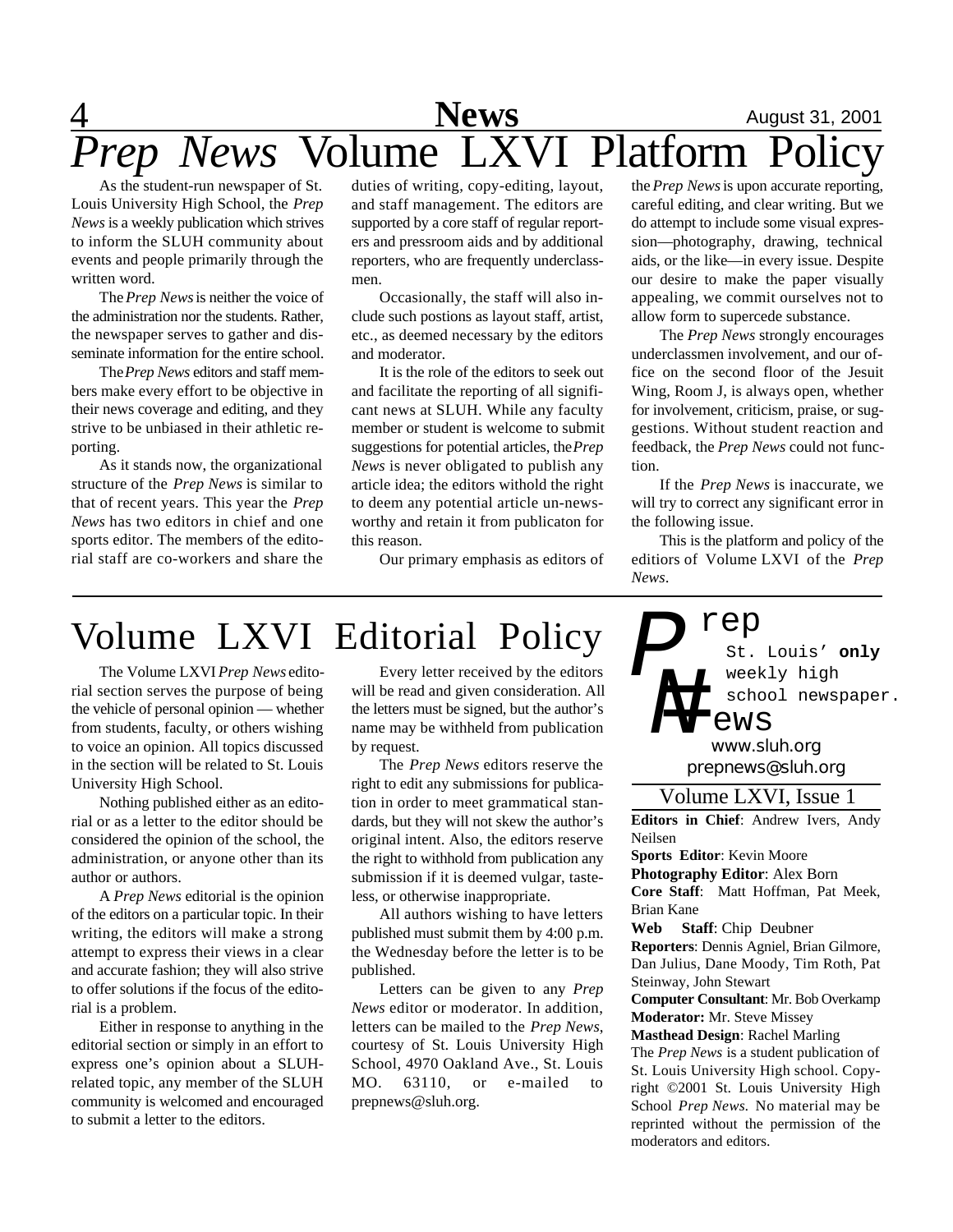# August 31, 2001 **News** 5 Administrators do the shuffle for 2001-'02

### **Andrew Zimmerman Reporter**

Motable changes took place this sum-<br>mer in SLUH's administration, as  $\mathsf{T}$  otable changes took place this sum-Art Zinselmeyer, Mark Michalski, and Patrick Zarrick rotated positions.

Mark Michalski has assumed the duties previously held by Art Zinselmeyer as Dean of Academics.

"It was a natural move, and I have fit right into the job," said Michalski. He will also serve as the director of scheduling, which he began working with last year. In addition, Michalski will continue to oversee the admissions process with Principal Robert Bannister.

Said Michalski, "I'm excited about the new responsibilities... (and I'm) looking forward to the challenges of the job."

Former Dean of Academics Art Zinselmeyer's new job will be to focus on faculty development. Because Zinselmeyer also accepted a position as a project coordinator for secondary Jesuit education for the Missouri and Wisconsin provinces, he will be cutting back the time he spends at SLUH to three days a week.

Zinselmeyer's job as project coordinator will take him to the offices of Jesuits of the Missouri Province two days a week. Zinselmeyer will work on creating programs for new teachers, organizing retreats for veteran teachers, and coordinating group leadership meetings for high school teachers.

With the departure of Plant Manager Paul Owens, Patrick Zarrick has taken over part of Owens's former responsibilities in the new position of Facilities Director. Zarrick's new responsibilities include overseeing security at SLUH by working directly with new head of security Charles Clark; being in charge of the reservation of facilities; and assisting President Paul Sheridan, S.J., on the Vi-

# Freshman invade: D-Day

### **Brian Kane Core Staff**

**D** uring the last days of their summer<br>time fun, the incoming freshmen of uring the last days of their summer St. Louis U. High went through their traditional initiation into the SLUH community. Direction Days took place from Thursday, Aug. 16 through Tuesday, Aug. 21.

The day's events began at SLUH. The students arrived and met outside in Alumni Park, then went inside the building for a prayer service in the main chapel. During the prayer service, the freshmen listened to talks from SLUH President Paul Sheridan, S. J., and from Tim Curdt, the freshman class moderator. "They talked to us about the journey into high school and going through the years," said freshman Ryan Tandler.

After the service, the students went outside to Alumni Park again, where they played the traditional name game with the members of their group, and participated

in the egg drop. Jack Engle, one of the attending freshmen, said, "It was pretty fun. We met more people, so we new more people's names."

Once the initial activites to break the ice had been completed, the students boarded their buses and made the drive to Green Hills, in west county. During the morning, faculty members gave short talks to the students. The students participated in several of the traditional initiatives used at Direction Days.

After eating lunch, the students again engaged in team-building activities by playing several sports. Two of the more favored sports were water polo, and of course, bashball. Freshman Joe Lorenz commented, "I really liked getting to play sports in our groups."

After finishing their games, the entire contingent boarded the buses again and returned to SLUH. Once there, they found their parents waiting for them. SLUH Principal Robert Bannister, school **see INVASION, 12**

sion 2000 expansion program. To fulfill his new responsibilities, he had to give up some of his biology teaching duties, but he still has time to teach A.P. Environmental Science.

Said Zarrick, "I enjoy teaching the students and spending time with them, and I feel that the experience will still be available to me working with CSP, OEC, and the Karate Club." Zarrick also commented on the importance of the assisstance of Alumni Service Corps volunteer Derrick Eicholz, calling Eicholz's assistance "vital" to his ability to participate in his various activities.

### BANNISTER

### (from 1)

principal. Bannister "forsees no problem in getting interested people," and calls his position as principal the "best anyone in education can hope for."

There will be seven people on the search committee, including counselor Dave Mouldon, theology teacher Ralph Houlihan, S.J., and Chairman of the Board of Trustees Ted Hellman.

Bannister has accomplished a great deal during his term as principal, which Sheridan attributes to his dedication as an educator. Bannister has increased the number of courses offered at SLUH, including backing the science department to add more classes to provide an education with more options to students. He has also attempted to improve technological competence among SLUH students, acquiring the science department's iBooks and lab equipment, as well as continually investigating more options for more technology.

Sheridan praised Bannister for his service to SLUH. Sheridan emphasized that, most importantly, Bannister "rightfully earned the respect of the staff" at SLUH.

Long-time friend and theatre teacher Joe Shulte, who also attended SLUH with Bannister as a student, said of Bannister's term, "No one likes to see something good come to an end."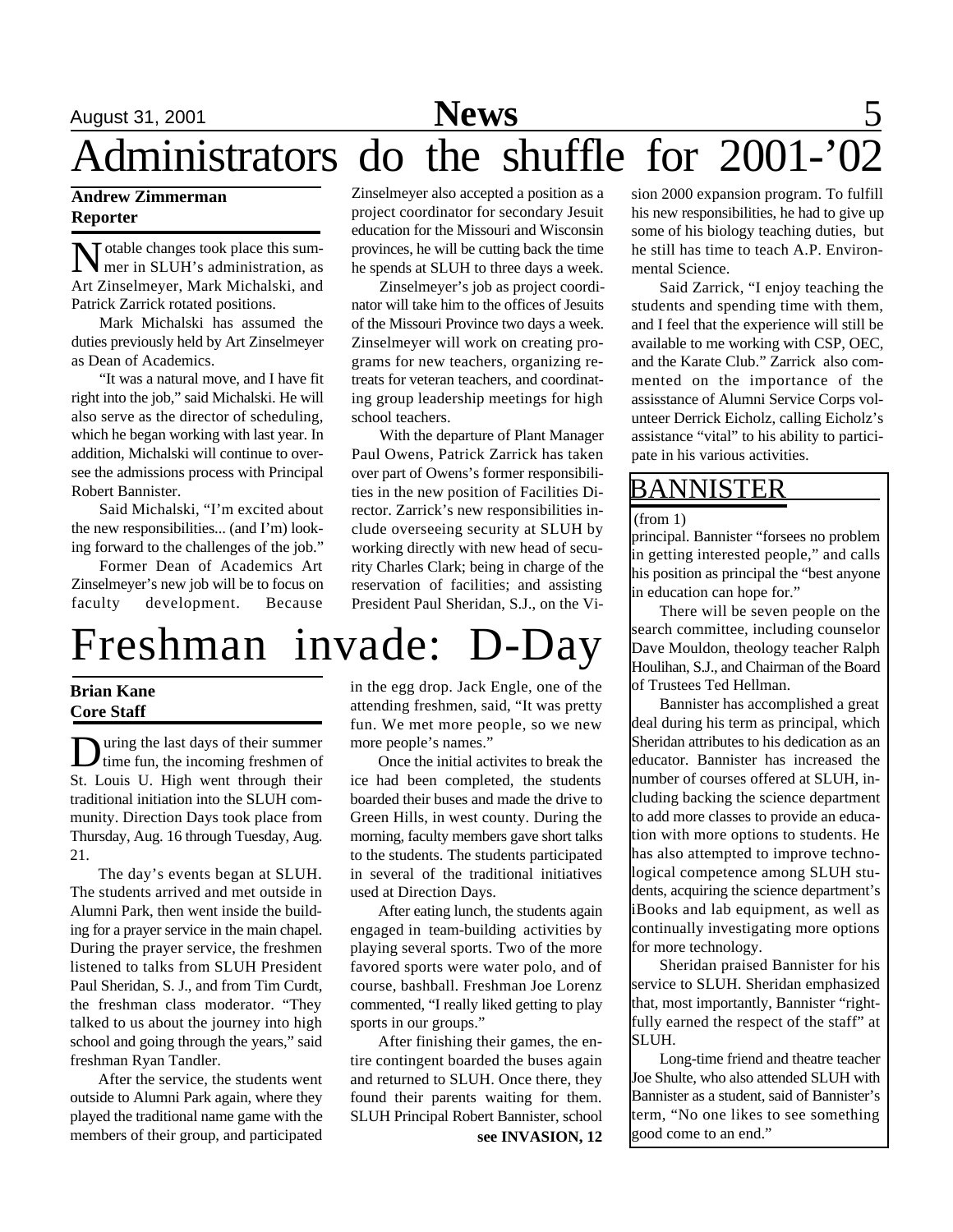### **Andrew Ivers Editor in Chief**

O ver the course of the summer, but<br>especially in August, the school comver the course of the summer, but pleted a number of renovations. These renovations included a major reconfiguration of the layout of the student commons and the pastoral offices, the further development of the P.E. field south of the Berthold parking lot, the addition of a second coaches' commons, and a second-floor computer lab.

As a result of the Pastoral department's cramped space, the adminstration decided to convert what was the actual commons area into Pastoral office space and move the tables and chairs to the south entryway and the space that they vacated.

Modeled after the counseling office, the new pastoral office features a commons area—with a conference table and couches—for informal meetings as well as inner office space for CSP moderator Patrick Zarrick, pastoral Jim Knapp, S.J., Pastoral Director Robert Garavaglia, and the new Senior Project directors Jeff Harrison, S.J. and Rebecca Ferrigni. The offices, which line the north and east wall, were created just three weeks ago with drywall partitions.

The old office had four large desks facing each other in the middle of an already small room leaving little room for comfort or lounging, let alone private meetings for its occupants.

### DIRT

### $(\overline{from} 1)$

an improperly-heated concrete mixture, which one could crumble with a touch of the hand. Inside the columns themselves, Sweeney reports, he and other workers found bending rebar.

Replacing the columns, first by pouring and waiting for new footings to dry, then by pouring the columns, took extra time. Sweeney says this is why the project was not completed by the beginning of the academic year, as was the initial plan. He went on to say that the workers have yet to

According to Garavaglia, it was "confining; it wasn't comfortable or students or faculty." He added, "We want(ed) to create a place in which students feel welcome."

The new office features large doors at one end and another entrance in freshman hall and is close to the cafeteria and the STUCO office.

According to Dean of Students Eric Clark, students will currently be allowed to eat lunch in the considerably smaller student commons area.

"We welcome life, energy," said Harrison of pastoral's new neighbors lunchers and STUCO—"and some of the music."

One of the downsides to the commons renovation is the loss of an Outdoor Experience Club mural Bryan Murphy, '00, painted on the south wall shortly before he died the August before his senior year. Harrison explained that the administration made every effort to save the art, but they could not move the drywall backing without destroying it. "We feel bad about it," said Harrison.

In an effort to compensate for the loss, the administration will establish a memorial in the form of a collage of pictures which document Murphy's labor in one of the school's main hallways.

The school has also given some coaches new office space with a second coaches' commons, located between the computer labs and the first coaches' com-

mons, now the football and basketball office. The room, formerly used for Cashbah storage, will be equipped with nine desks for non-basketball and -football teachers. There will also be a television and a VCR in the office.

Wehner explained that prior to former head basketball coach Don Mauer's departure last spring, the first coaches' commons served Mauer and football coach Gary Kornfeld, both P.E. teachers. According to Wehner, "It was open for all coaches," yet "a small, vocal minority felt intimidated (going) in and out" of the office.

The new commons, Wehner hopes, will be a much more open place, like other common offices in the school. "The bottom line is, everyone needs a place away from the academic side" of the school.

Work is also progressing with the P.E. field and parking lot on the south side of the Berthold. The school plans to expand the P.E. field into a regulation-size soccer field, yet can accomplishing work until the City of St. Louis vacates the adjacent stretches of alley and street.

Wehner says that the plans for the P.E. field ultimately call for an eight-lane running track, a regulation soccer field, seating for 500 to 1000 people and a press box, completely moving track and soccer activities from the current stadium. These plans are part of SLUH's Vision 2000 renovation and expansion campaign, and

#### **see COMMONGROUND, 8**

encounter any other serious problems.

In addition to the new space, the old weight room, training room, and adjacent maintenance room, known as the old boiler room, will be vacant after the construction is complete and the equipment from each is moved to its new location. Sweeney thinks the area will go to the Athletic Department, and Athletic Director Dick Wehner said it would be quite useful. He envisioned the transfer of the football equipment from the dry room into the old

boiler room or weight room, both at which, having outside walls, ventilate well.

He said that Cashbah could then use the current dry room for storage, which seems fair, since the installation of the new coaches commons in a Cashbah storage area forced various Cashbah items into the adjacent halls.

As a result of the excavation, the rec room was healthily coated in dust, yet freshmen need not fear: the hall will reopen this year, as usual, early next week.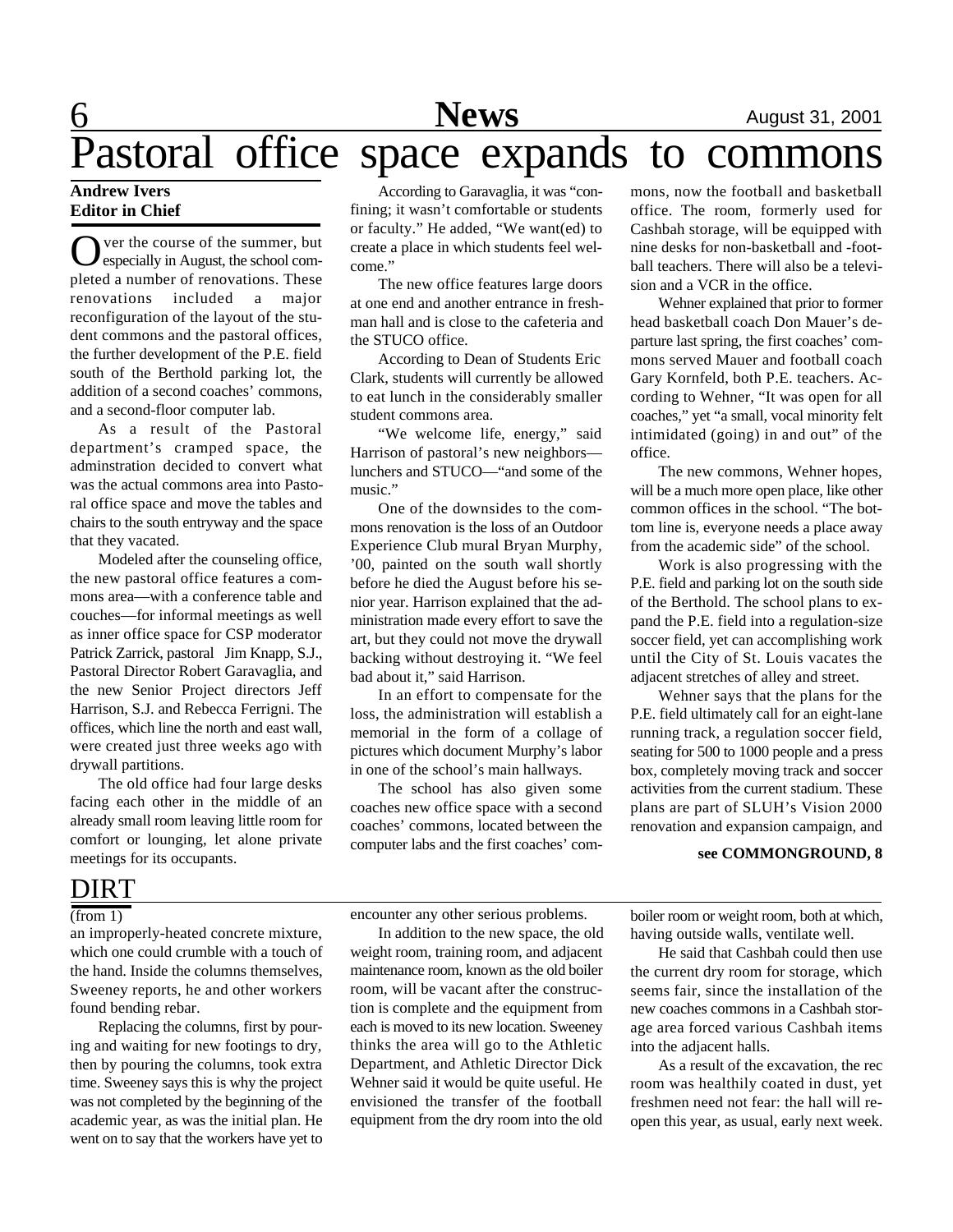## August 31, 2001 **News** 7 NEW SLUH FACULTY 2001-2002

FRANK KOVARIK

CRAIG HANNICK ENGLISH MATH MATH

### **Dan Julius Reporter**

This year brings many new teachers to<br>the faculty, each with their own goals his year brings many new teachers to and ideas for the school year ahead. One of these teachers is the soft-spoken, ami-

able new teacher of Reading and Writing Fiction and fre shma n  $E$  n g l i s h, F r a n k Kovarik.



During the1998-99 school year, Kovarik was a member of SLUH's Alumni Service Corps, a program organized by SLUH for its graduates to return to school and work as what can best be described as former-student teachers. Kovarik decided that he wanted to join this service after discovering his penchant for teaching while acting as a student teacher at both Ritenour High School and at St. Louis University during a summer program.

"I enjoyed the freedom that (the ASC) allowed to design our curriculum and our class," he says. This appreciation, coupled with a respect for SLUH's English Department, lured Kovarik into service with the ASC.

Having left SLUH after his one-year stint as an ASC member, Kovarik earned his Master's degree in English at Washington University, and also taught a coed fiction writing class here during the summers for kids entering the eighth grade before returning this year to work as a full-time member of the faculty.

Although Kovarik he is not tied down to any particular activities at the moment, he is "keeping (his) eyes open," and is interested in helping English teacher Rich Moran with the publication of the literary magazine *Sisyphus*.

### **Denis Agniel Reporter**

**M** ath teacher Craig Hannick has re<br>joined the St. Louis University High faculty after a three year absence.

Hannick was originally hired at SLUH in 1989. During his first years, he taught geometry and calculus



while also coaching freshman soccer and sophmore baseball, as well as moderating the *Prep News*. Hannick was also the Wellness Coordinator.

Hannick left SLUH in 1998 to pursue work as an actuary for General American. He worked in the product division where he tested and put prices on new products. After working in the corporate sector, however, Hannick "missed the component of working in an education enviroment."

Hannick will teach geometry and honors algebra, in addition to once again **see HANNICK, 8**

## **Dane Moody**

**Reporter**

New head basketball coach and math teacher and native St. Louisan John Ross comes to SLUH after having previously taught and coached at three area

JOHN ROSS

h i g h schools.

After attending college at Webster Univers i t y , where he



obtained bachelor's degrees in mathematics and education. He then spent two years teaching at Brentwood, five years at DeSmet, and two years at Whitfield High Schools where he taught and coached at each.

Athletic Director Dick Wehner described Mr. Ross as having "tremendous knowledge of the game of basketball, a great passion for the game."

Ross said he is "really looking forward to when basketball gets started." He will be taking over the reigns from departed coach Don Maurer.



**Aug. 30, 1985 Volume 50 Number 1** "Last year Mr. Nicollerat taught a 'keyboarding' class, suplementing the standard 'typing' class using eighteen Commodore 64s. And the *Prep News* utilized the school's DEC Computer. . . . The '85- '86 year, however, holds even more in store for students. . . . SLUH has incorporated several Apple IIes and a MacIntosh into several courses."

**Aug. 31, 1979 Volume 44 Number 1** 'Mr. Dunn, coach of the Varsity Soccer team at SLUH has been selected as the National Soccer Coach of the Year by the National High School Athletic Coashes Association. (NHSACA)"

**Aug. 26, 1988 Volume 53 Number 1** "A new policy allows students to wear midthigh-length, solid colored shorts and no socks in hot weather. Cutoffs and sweat pants, though, do not comply with the new policy, and shirts with collars must still be worn. The reason for the ruling is to provide a comfortable enviorment in the heat."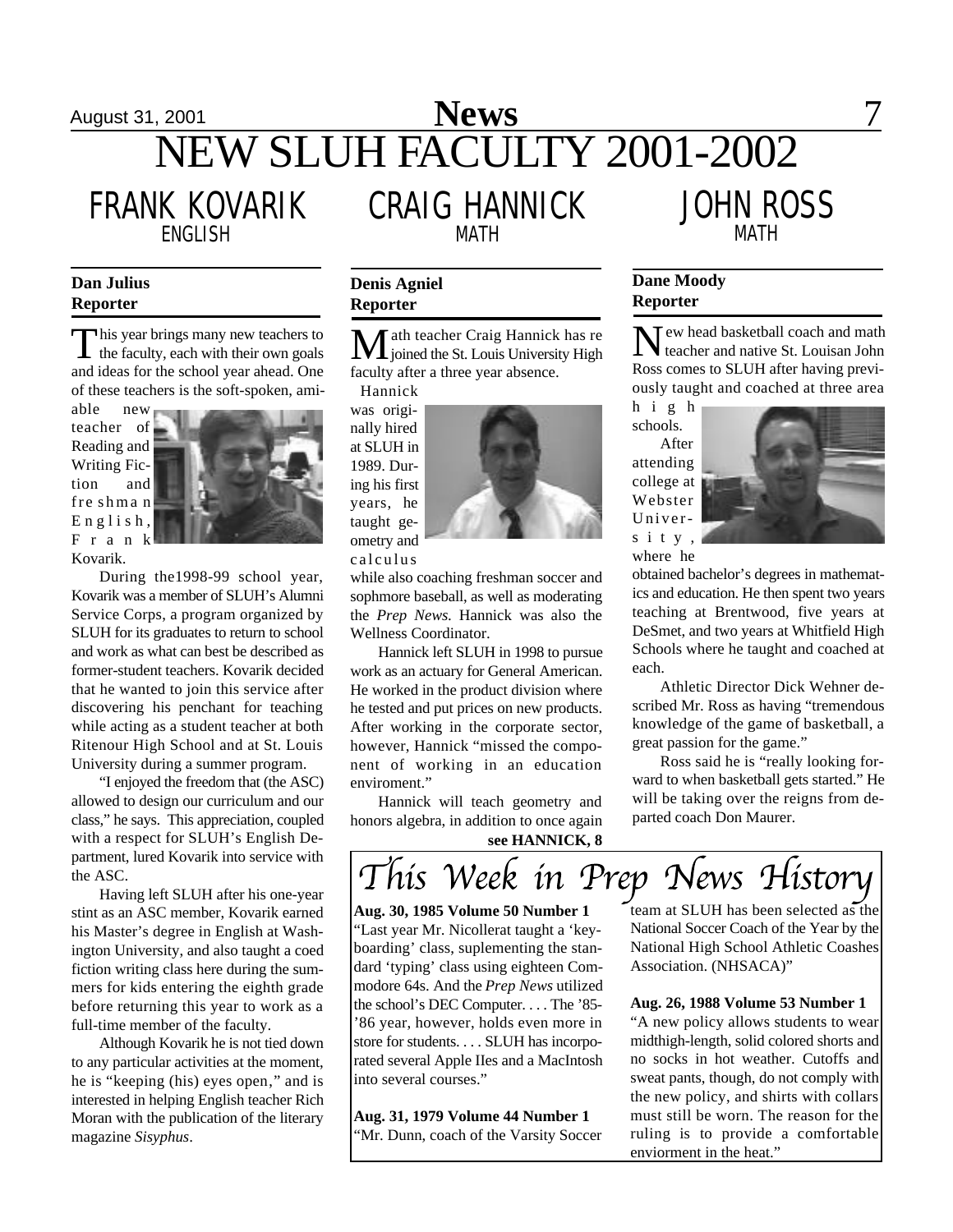### **8** 1991 12001 12001 12001 12001 12001 12001 12001 12001 12001 12001 12001 12001 12001 12001 12001 12001 12001 12001 12001 12001 1200 1200 1200 1200 1200 1200 1200 1200 1200 1200 1200 1200 1200 1200 1200 1200 1200 1200 120 **Sports**

### **Tim Roth Reporter**

 $\overline{J}$  ith the success of last year's varsity water polo team, the expectations for this year are high. On the shoulders of captains Greg Szewcyk, Dan Klein, and Kevin Price, the Polobills look to improve from last year's tough loss in the championship game to MICDS.

Even with the loss of key players from the team such as Zach Hartwig and Charlier Maitz, Price still thinks they're in good shape. "All the seniors worked very hard in the offseason to prepare to win this year, and we expect nothing else," said Price. "We'll continue the U. High tradition and be the best."

Senior Donny "The Pain Train" Despain said, "We'll do fine as long as we score more goals than the other team, and

## FLAMING CHAPEL

#### (from 2)

plicate the exact color on the other panels. Years of dust, light, and smoke from the altar have turned the panels into colors suprisingly hard to duplicate.

After numerous experiments and three trips to the paint store, Bugnitz tried a new way to match the color. Finding undisturbed paint from the original panel under its wooden border, she matched those colors, then painted over them with a thin coat of a red, black, and brown mixture to simulate the aging. The effect of this aging is astounding. There is virtually no difference between the brand new panel and the original.

"It (making the panels) would have

### HANNICK

#### (from 7)

serving as Wellness Coordinator. He will also teach graduate classes at Webster University.

Of Hannick's return, math department chair Tom Becvar said, "It is always great to get good teachers back." Becvar also commented that Hannick is flexible and explains the material well.

stay out of my way when I get the ball or it's a one way ticket on this 'Pain Train.'" Despain didn't see much playing time last season because of a back injury but he looks to make up for it this year. Water polo looks to improve in new season

> The other enforcers on the team include seniors Dan Klein and Brendon Sanders, the team looks to them to push the ball down the pool with wishy-washies performed on the other team (note: wishywashies are not legal).

> Senior Greg Szewcyk's philosophy for the year is something that everyone can look up to and strive for. "It's not worth winning if you can't win big," said Szewcyk. He expects the scores to be extremely high as the team makes its way to state.

> Some of the team members received a bit of a spanking at the Junior Olympics over the summer. Senior Mike Peterson

> been much easier if she could have made all four of them instead of trying to match the colors," Bugnitz reflected. She spent an estimated 37 hours of work cutting the stencil for the pattern on the panel and matching the colors.

> These panels also include a carved wooden lattice that is both intricate and beautiful. Mueller contacted Architectural Stone, a wood and stoneworking company. The company reproduced this intricate lattice beautifully, again making it almost indistinguishable from the original. Mueller said that all the people who worked on the project "did a magnificent job," a statement with which anyone who

### COMMONS

Wehner estimates the work will be complete, realistically, in six or seven years.

The most minor—yet certainly not least helpful—change this summer was the conversion of the English rooms 202 and 204 into a computer lab and classroom (with traditional student desks). While the room is a classroom and not an open computer lab, its users will not be limited to the English department.

According to English teacher Rich

looks to avenge some of the goals he gave up. "I look to post a 0.00 goals against average this season," said Peterson. "It will be tough, but I have to have some sort of goal for myself." Peterson is showing much improvment from last year and has been promoted from goalie and named "entire defense of the Varisty team" by head coach Charles Busenhart.

Busenhart also has high hopes for the season. "We'll be okay if the old freshman step up and play like they aren't freshmen and the new freshmen learn quick," Busenhart said. Along with the freshmen he looks to get performances from other returning varsity members, including seniors John Pimmel and Jason Jacobi, plus a number of juniors who had successful seasons last year. The varsity team starts their season this Friday at Forrest Park Community College against Parkway South at 5:00.

### saw the chapel would agree.

As for security guard Charles McIntyre, who set the fire, SLUH did press charges against him as well as the company he worked for, Sentry Security. Sheridan said that "(His) heart goes out to (the security guard)," who was obviously in a mentally disturbed state.

At this point, the chapel restoration is complete. Though dropcloths and broken benches remain, Sheridan said that the chapel will open next week. Sheridan called the chapel restoration "uplifting" and was very happy that such a "sacred, prayful place" would be available to the school again.

Moran, the new room will "reduce pressure" on the downstairs labs, which became inaccessible to the fiction students who spend half their class time composing, when computer classes expanded.when computer classes expanded.

Maintainance crews have not installed the computers in the room yet because the manufacturer has not delivered the keyboard trays.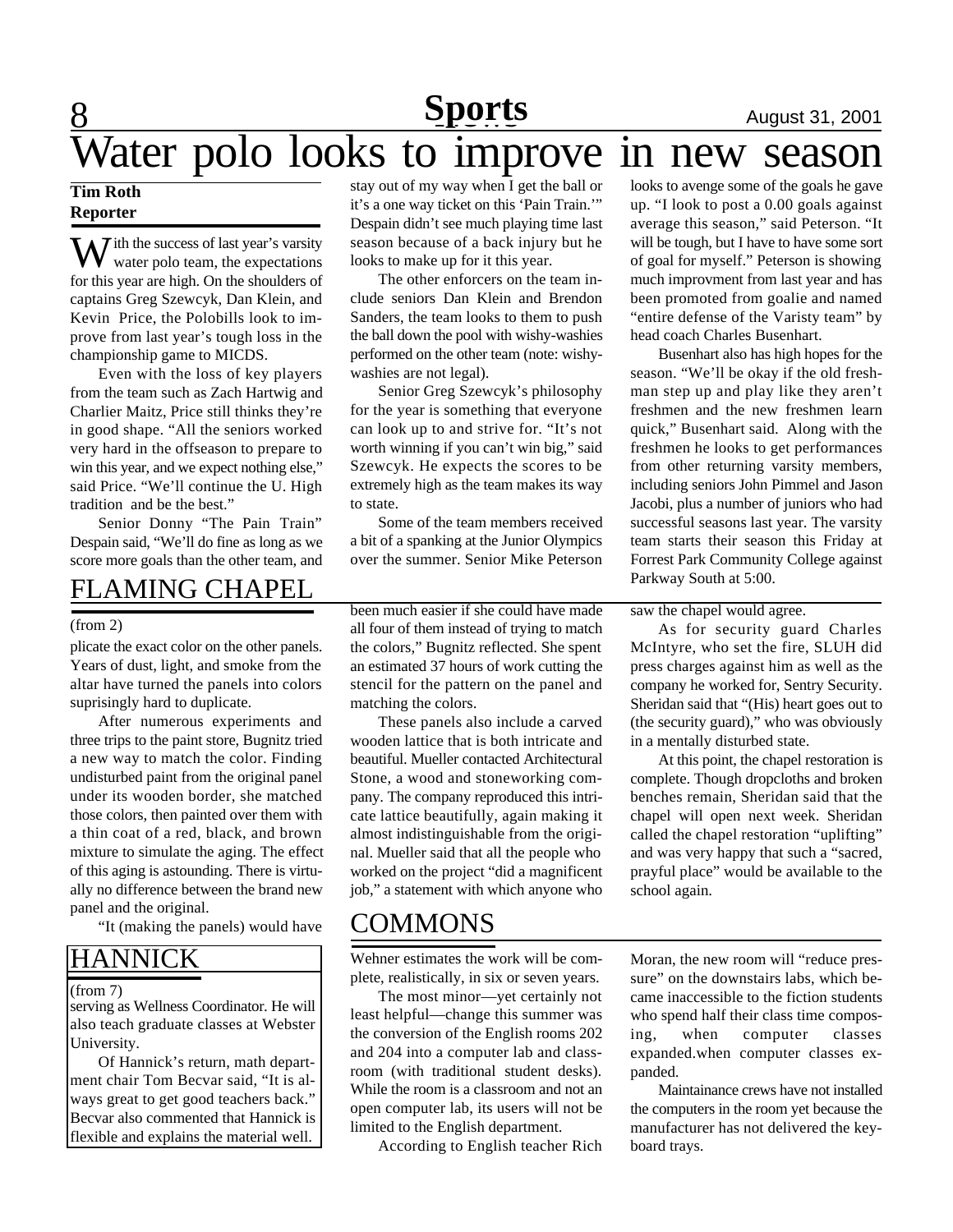

## August 31, 2001 **News** 9 Footbills Anticipate Gridiron Success *Jr. Bills faced Parkway South in season opener*

### **John Stewart Reporter**

**O**n Thursday evening the SLUH Varsity football team started their n Thursday evening the SLUH quest towards its first state title in 31 years. The team's expectations show that this could be one of the more anticipated seasons in recent memory. However, the team will have to drive through one of the toughest non-conference schedules in the area.

The Footbills drew a tough first contest at Suburban South power Parkway South. Check the *PN Nightbeat* for the results of this game. The Patriots are ranked #2 in the area, but they lost many key components such as All-Metro selection Jeff Styles from last year's team. The Jr. Bills will also have to face new rival Kirkwood at home in the second week of the season.

The Footbills' strength will be the return of the dominant defense that includes senior First Team All-Metro strong safety Chris Finney. They will look to Finney to provide the explosiveness he provided on defense last season; three of his five interceptions were returned for touchdowns.

The linebacking corps remains strong, even with the departure of Illinois-bound Matt Sinclair. Division 1 college recruit Craig Schlapprizzi, senior Mike Klevorn, and junior Joe Finney will provide excellent run defense. "The defense will be very successful with a good core of veterans coming back and strong participation from the underclassmen," said Schlaprizzi.

The secondary remains one of the best in the area. Captains Chris Finney, Adam Siebenman, and Mike Pettit will lead this group. With these three starters returning from last year, the pass defense will remain very strong. Both Finney and Siebenman were in the top five in the MCC last year for interceptions. Junior Joe Neely will step in as the cornerback opposite Pettit. The defensive line has little varsity experience, but that does not

mean that they won't be successful. Senior Tony Sansone will lead this group with his non-stop motor and tenacious attitude.

The offense is returning five starters from last year's attack including senior offensive lineman Stanford Richardson. He is known to dominate opposing defensive lineman with his tremendous strength. Joining Richardson on the O-line is fellow senior captain Alex Glennon. The other three spots are still up for grabs. Junior Dossie Jennings will return as the quarterback. His speed, quickness, and strong arm should help the team move the ball well. Chris Finney will join Jennings in the backfield as the fullback, and senior Cris Carter will return as the starting running back. Carter brings extreme quickness and breakaway speed to an offense that expects him to have an even better year than last year.

Senior Brad Drakesmith will take over as the tight end this season. He has good speed and should present problems for opposing linebackers and safeties. He has high hopes for the team this year. "With a potent offense and a strong defense, we can be one of the better teams in the state," said Drakesmith.

The receiving corps should be in good shape as well with speedy senior flanker Tim Boyce and new senior possession receiver Joe Devine. Junior Joe Moellering and senior Reid Heidenry will compete for playing time as the third receiver. Devine will serve as the starting split end and punter.

The Jr. Bills should have a solid group of special teamers with last year's kickoff specialist Brad Johnson returning as fulltime place-kicker and Drakesmith having the kickoff duties until Johnson fully recovers from a leg injury. Solid kicking and open field tackling can effect field position and put more pressure on the opposing offenses. Long snapper Jack Pelikan said, "Solid special teams could help us win some close games."

Look for the 2001 edition of the Jr. Bill varsity football team to turn some voters' heads. The team is ranked #6 in the *St. Louis Post-Dispatch*'s preseason poll, so they are already getting attention from area coaches and writers. "I'm really looking forward to the start of the season and the usual support from the student body," said head coach Gary Kornfeld. The Jr. Bills have the potential to have some success in the 5A playoffs as they attempt to make a run at the state title.

## *PN Nightbeat — Football*

TheFootbills traveled to Parkway South last night to take on the Patriots. The Jr. Bills went into the locker room at half down by 14, 21 - 7. Recovering in the second half, overcoming the tired Patriots, the Junior Bills came back to tie it at 21. The Patriots opted to go for a touchdown on their final attempt and were



stopped. The Jr. Bills eventually came back to win the game 27-21 with an overtime touchdown by Dossie Jennings on a quarterback sneak.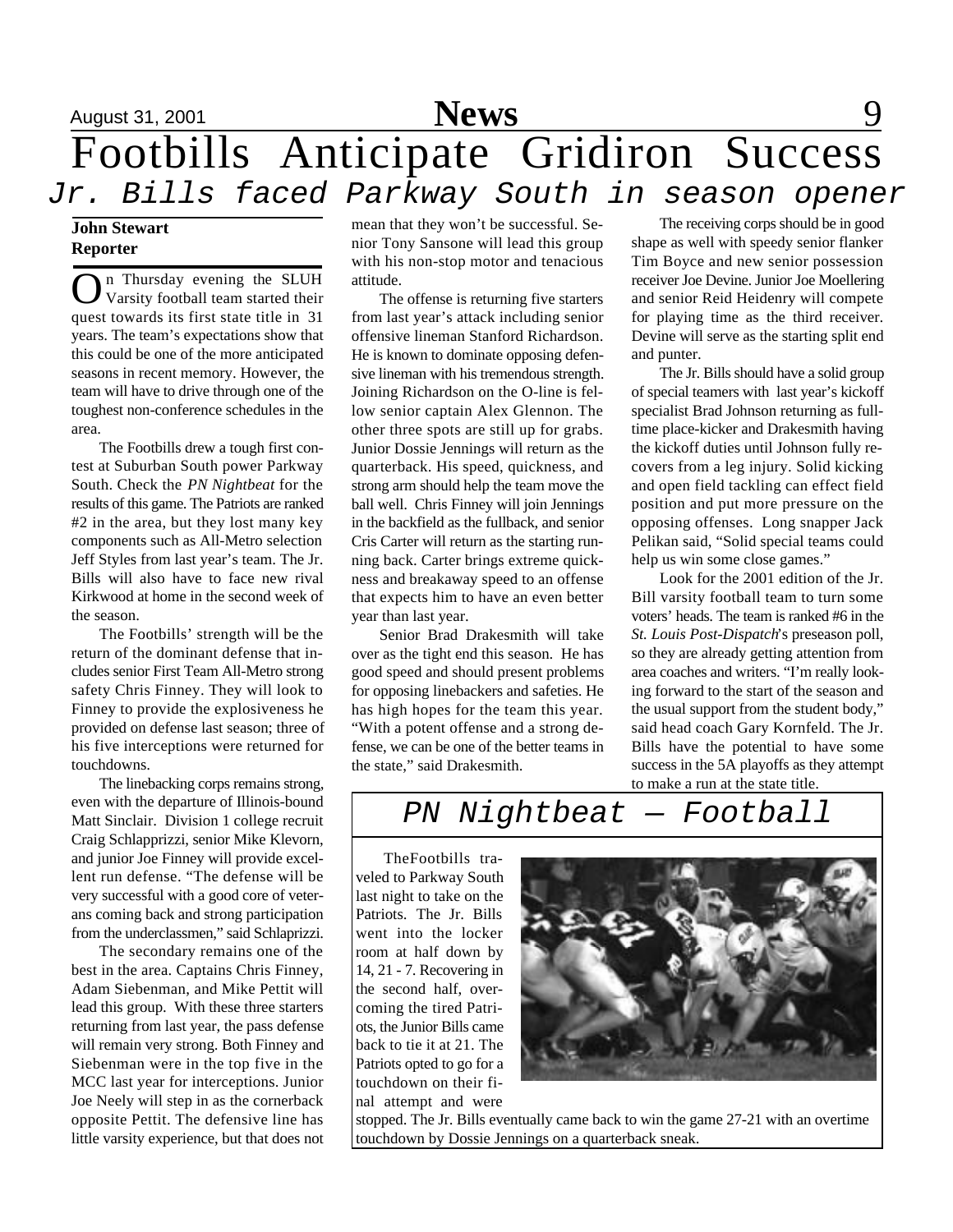## $\frac{10}{2}$  August 31, 2001 Soccerbills leave SLUH in pursuit of goal dreams *Simek heads to England; DiRaimondo to Florida*

### **Kevin Moore Sports Editor**

A lthough each high school sports team<br>has to reconstruct each year with the lthough each high school sports team loss of seniors, the St. Louis U. High varsity soccer team must contend with the loss of two other key players: junior Frank Simek and sophomore John DiRaimondo.

Simek, who has spent

many summers training with the Arsenal soccer club in England, signed a four-year professional contract over the summer to play for Arsenal's under-17 team. He will leave for England Tuesday, where he will be living with a couple and finishing high school. Living in England, however, will not be completely new for

Simek; he lived there from second to seventh grade after his dad was transfered there for a few years while working for Budwesier.

For the past few summers, Simek has been training with the Arsenal team, and he even played in a tournament in Holland

this summer. "Arsenal starts signing players when they are 17...it's when they decide if they want to keep you or if you aren't good enough," said Simek. Simek obviously impressed the Arsenal coaches enough for them to sign him.

Although Simek said he will miss playing for and attending SLUH, he

thought the opportunity to play with the Arsenal team was too good to pass up. "It's definitely what I've been wanting to do, so I'm really excited," said Simek. "I didn't really hesitate to

gave me the opportunity to play for them." He did say, however, that he doesn't know what he plans to do after the four years.

Youth 17 national team in Florida.

Head varsity soccer coach Charlie Martel was surprised that Arsenal signed Simek so quickly. "I knew that Frank was eventually going to be gone, but I didn't



### **Pat Steinway Reporter**

W ith the likes of James Twellman and Mark Valdez and other valuable seniors graduating last year, it was up to this year's seniors to lead the way in the season opener against John F. Kennedy Tuesday night.

Goals by senior starters Dan Hartwig and Neil Sanders helped lift the team over an overmatched Kennedy team. Starting goalie Pat Meier, along with solid defense from captain Ian Mulligan and help from backup goalie Mike Kutz, was able to shut out the Celts of Kennedy 7-0.

"It was a good way to start the season," said Mulligan after the game. "The freshmen look like they have learned a lot so far this year."

"We also got great help from seniors off the bench," continued Mulligan. "Guys like Kurt (Fielher), Craig (Senciboy) and Ben (Wastler) all helped tremendously."

The Soccerbills look to use their potent offensive attack at Gibault tomorrow. Next week the team expects the support of many spirited fans as they travel west on Clayton for the annual CBC tournament. know it was going to be this soon," said Martel. "We're going to have to find someone to step into the midfield, but (junior) Pat Ferrell has done that well...he's a very fine player."

DiRaimondo is also leaving SLUH after being chosen to participate in a twoyear development program with the Youth 17 national team. He will be moving to

> Florida, on September 1, and he will live at the I.M.G. Bollettieri Sports Academy. He will attend a school there from 7:45 to 12:30 on all weekdays before training. The program will culminate at the Youth 17 World Championships in Finland in 2003.

> DiRaimondo hopes that playing for the Youth 17 national team will bring him closer to realizing his goal

of playing for the U.S. World Cup team. " I've always dreamed of being on a World Cup team," said DiRaimondo. "I don't know if I ever will be able to play for one of those, but this could definitely be a step to help me progress to make the full national team."

Martel said, "We'll miss John...he's a great kid and a fine player. But I feel we're still strong up top with (sophomore) Joe Germanese."

"I'm leaving home when I'm 15, so I'm pretty nervous," said DiRaimondo. "But I looked at this as something I couldn't pass up...because it could help me reach my goal."

The loss of Simek and DiRaimondo will definitely affect the soccer team this saeson, but Martel still expects the Jr. Bills to have a very successful season. "We'll still be very dynamic, but maybe not quite as strong with the loss of those players," said Martel. "The bottom line is that both Mr. Murray and I are very happy for these two players...it's a great opportunity for them."



Simek, who recently signed a pro contract<br>with Arsenal's 17 and under team hesitate to youth Arsenal's 17 and under team

make a decision when they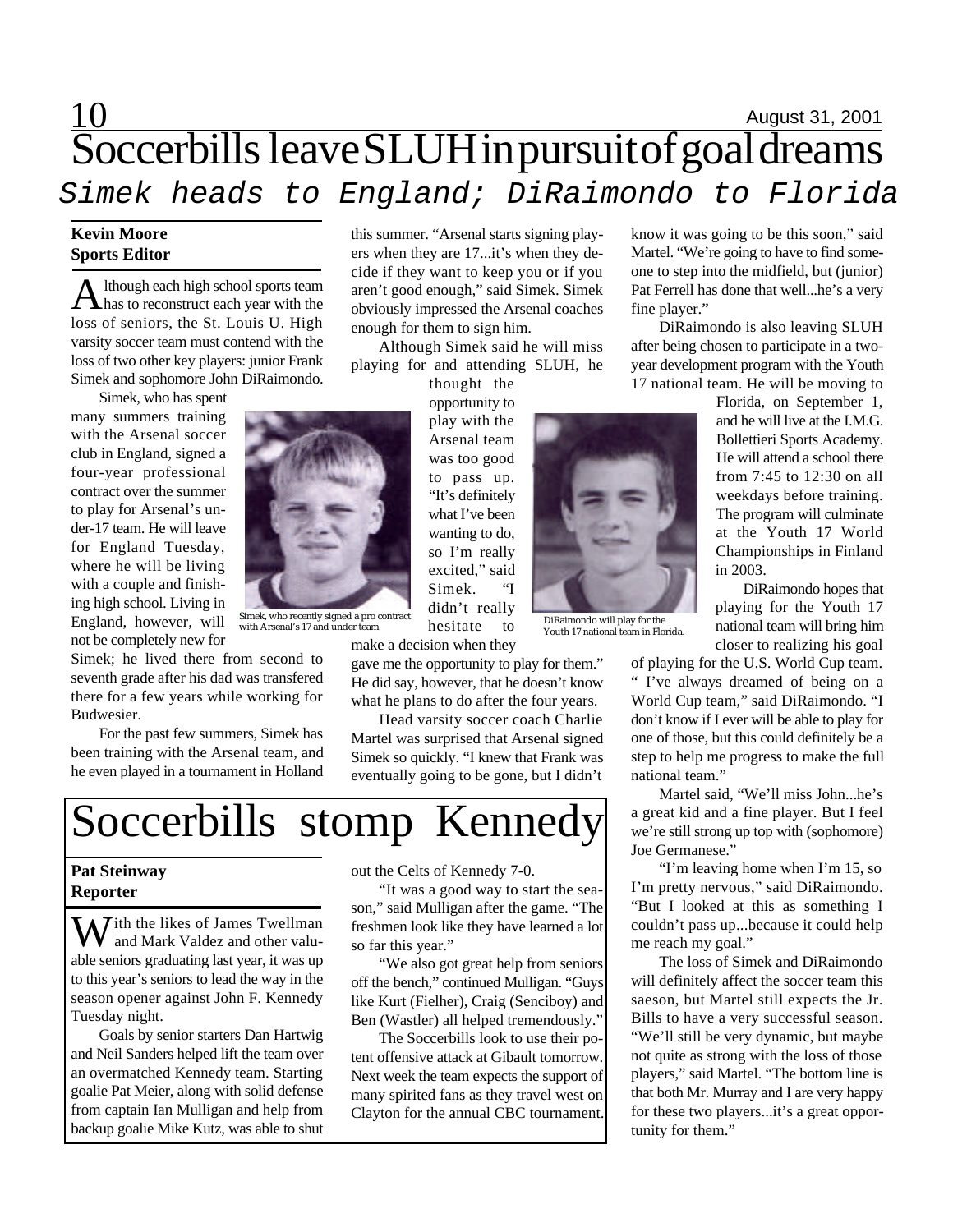# August 31, 2001 **News** 11  $\frac{\text{News}}{\text{gets} \quad \text{into} \quad \text{State} \quad \text{form}, \quad \text{'99} \quad \text{style}}$

### **Brian Gilmore Reporter**

 $\bar{J}$  ith the sizzling summer winding down and the bleakness of winter still a few months off in the distance, now is the time for one special season. That season, of course, is cross country season, which some uninitiated souls still insist on calling autumn or fall. Nonetheless, the Harrierbills are back, and they look to improve on a "reloading" year in 2000 that saw the team place 6th in the state meet.

Returning four varsity runners from that state meet, including 2000 All-State (23rd) senior co-captain and 4:18 all-state miler Tipper O'Brien, the team appears to be in good shape to get back to its form of 1999, when it won the state championship. Joining O'Brien on the varsity rotation will be senior co-captains John "P Diddy" Parr, Pat Leinauer, and junior Peter Schaefer. After those top four runners, the remaining three varsity slots are still open. Contenders for the three spots include senior Andy Skosky, juniors Kevin Crane, Kyle Gonnerman, Drew Noblot, Geoff Stewart, and sophomore Andrew Linhares.

With the departure of coach and allaround genius Rob Behm, the coaching staff for 2001 is now a four-man operation. Head Coach Jim Linhares returns for yet another season, backed by Tom Flanagan, Pat Hamel, and Tim Chik. Linhares and his faithful minions have been working the team out through the dog days of August, armed with a slightly different approach towards in-season training, which includes more post-hard workout mileage and designs that races, rather than interval workouts, will be the most intense workout of the week.

Obviously aghast at the sudden change in philosophy, team captain Leinauer confessed, "Our practices are a little longer now that the coaches have officially gone insane. No really, we do a lot more mileage now, but I think it's to our benefit."

About his task to take the torch from

his now-graduated brother Dan, the candid Leinauer quipped, "I wish I could say that I am going to fill my brother's shoes, but that would be like Shaq squeezing into a size-3 shoe."

Leinauer is right, as there are definitely some "Shaq-esque" expectations

for the year. On the team level, all eyes are focused on the ultimate prize, another state title. "Our goal is to take it one step at a time towards ultimate success at the state meet," said O'Brien. "I would trade any individual awards, while coming in last every race, just to see the team win.

**Coach Linhares exhorts the '01 cross country squad.**

Individual success is nice, and it often comes along with team success, but winning as a team is a lot more fun."

Parr echoed these sentiments, while also adding, "I want to become an elite runner in the state. I have worked hard since day one of freshman year, and this is my time."

"I want, so therefore I will," continued Parr. "We are a well-prepared, intelligent team who can run with anyone in the state, and I can't wait to get it going."

Parr added, "I also want the younger guys on the team to look up to and learn from me and the other seniors, like I did when I was in their shoes."

Success usually comes on all levels for SLUH cross country, and this year should be no different. The JV team aspires to an undefeated season, with many juniors and sophomores playing prominent roles. Led by the dynamic duo of Charlie and Henry Samson, the freshman team looks to rise to its seemingly annual spot as one of the top teams in the state.

However, no good story is complete without a little drama, and the beginning of the year is no exception. With four championship-caliber runners, who will

step up and seize the all-important scoring #5 slot? Also, O'Brien is temporarily on the shelf with a stress fracture in his right leg. How will the team react to the loss of its returning #1 runner in the first few meets? Will O'Brien still have his fitness up at peak level when he returns? Only

> time will tell, but no one is overly worried, including O'Brien himself.

> "I'm disappointed to be missing the early meets, and it kinda puts the brakes on my season, just for a little bit though," said O'Brien.

> Parr saw the silver lining in the unfortunate injury when he said, "It

will frustrate teams seeing us achieve success when we're not even at 100%. Our 1-2-3 punch, without Tip, will still be more than a lot of teams can handle. Then once he comes back, that's just gravy, and we'll be even tougher to beat."

All speculating aside, it's time to start racing, and everyone is more than ready to toe the line and go. The opening invitational, First Capitol, is today at McNair Park in St. Charles. The varsity race is at 4:30, and the JV run is at 5:30. Several area powers will be there, led by #1-ranked DeSmet and individual standout Stephen Pifer (Edwardsville HS). Hope springs eternal this year for SLUH XC, and as always, fan support is appreciated.

If you can't make it to the meet, though, take some time to check out a new member of the SLUH XC family. Originally a project for computer coach Steve Nicollerat's web design class last spring, seniors Andy Skosky and Brian Gilmore created a comprehensive team website. Throughout the year, there will be results, times, pictures, and other fun stuff. Check it out at www.geocities.com/ sluhcrosscountry.